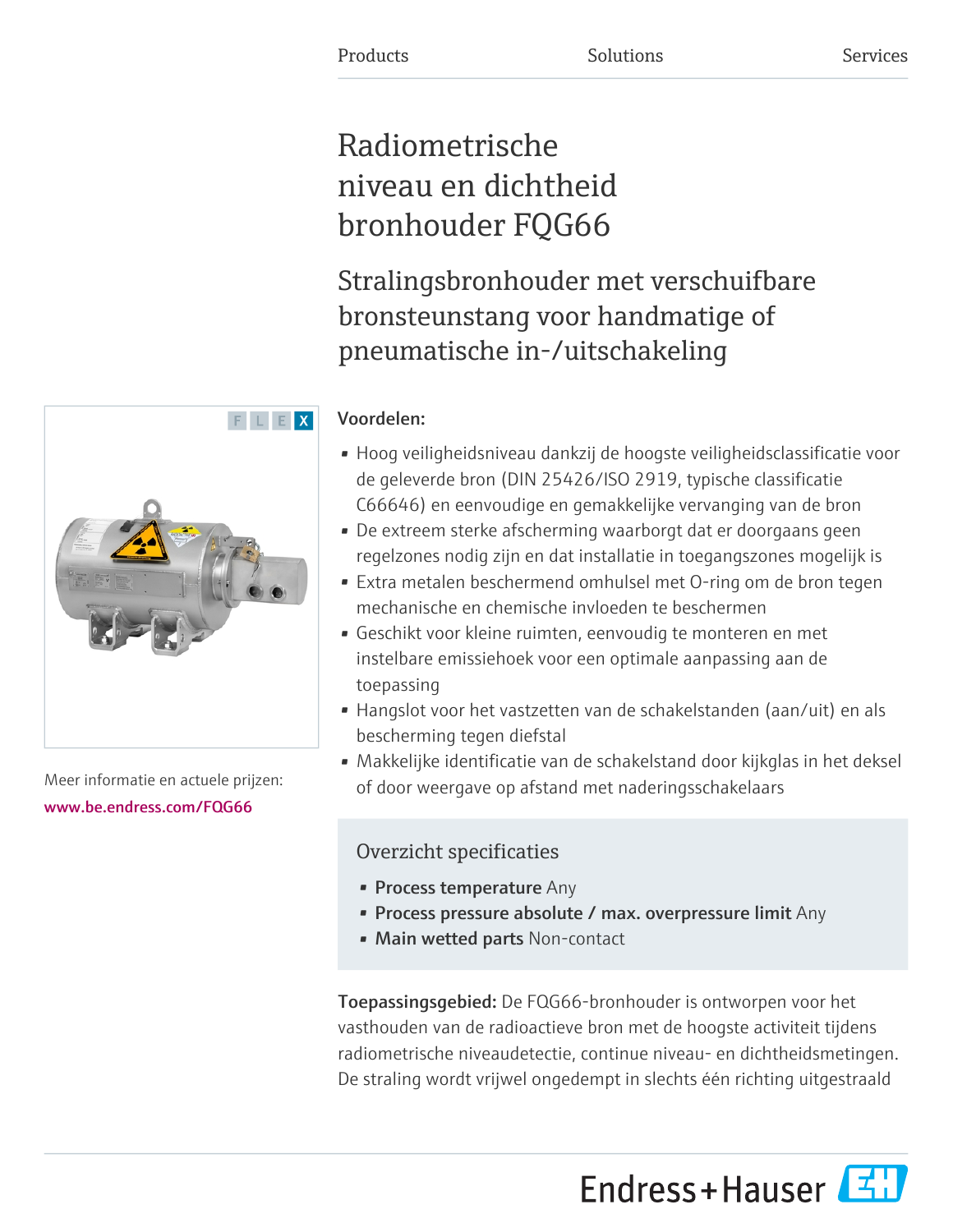en wordt gedempt in alle andere richtingen. Dit garandeert de hoogste veiligheid voor het personeel en een betrouwbare meting.

### Kenmerken en specificaties

Continuous / Solids Meetprincipe

Radiometric

#### Characteristic / Application

Source container Emission angle: 40 / 20 degrees 435kg

Specialities Control area calculation with Applicator

Ambient temperature

-55 °C...+100 °C (-67 °F...+212 °F)

Process temperature

Any

Process pressure absolute / max. overpressure limit

Any

### Main wetted parts

Non-contact

#### Process connection

Non-contact

Density Meetprincipe Radiometric Density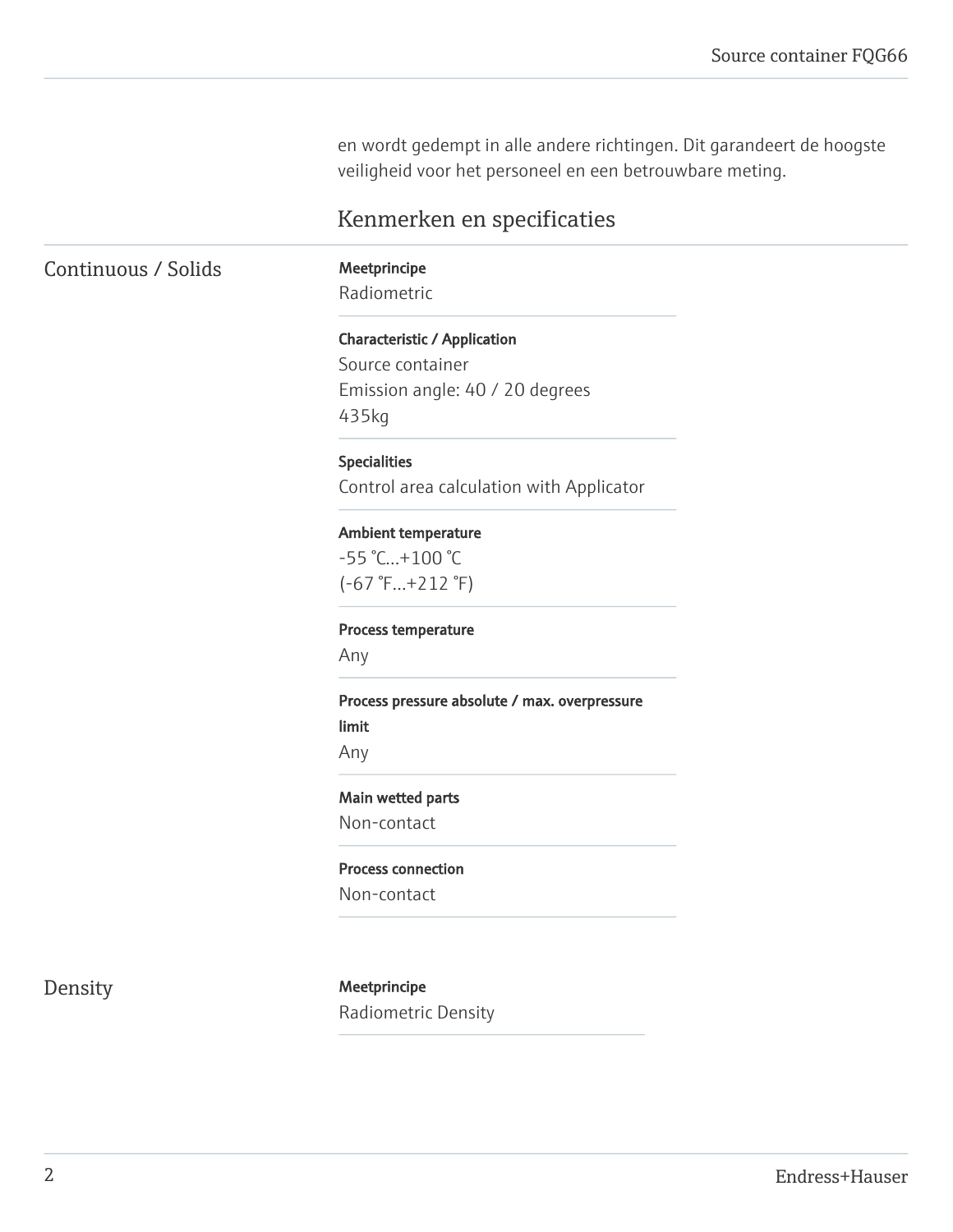### Density

#### Characteristic / Application

Source container Emission angle: 5/ 20 / 40 degrees 435kg

#### Ambient temperature

-55 °C...+100 °C (-67 °F...+212 °F)

#### Process temperature

Any

#### Process pressure absolute

Any

### Wetted parts

Non-contact

#### Hygienic

Non-contact

### Specialities

Control area calculation with Applicator

Continuous / Liquids Meetprincipe

Radiometric

#### Characteristic / Application

Source container Emission angle: 40 / 20 degrees 435kg

#### Specialities

Sliding source support rod for manual or pneumatic on/ off switching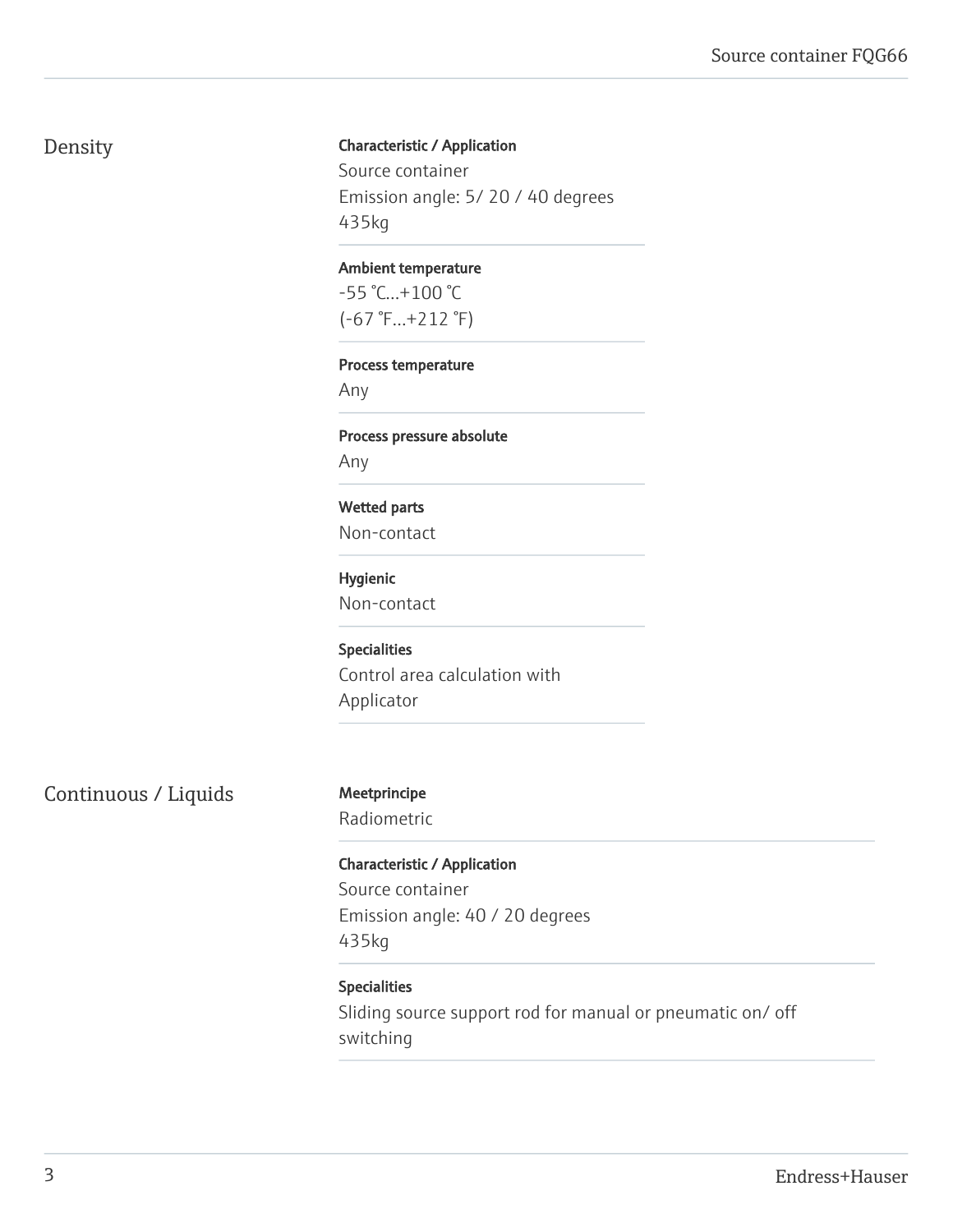### Continuous / Liquids

Ambient temperature -55 °C...+100 °C (-67 °F...+212 °F)

Process temperature

Any

Process pressure absolute / max. overpressure limit

Any

Main wetted parts Non-contact

Process connection

Non-contact

Point Level / Solids Meetprincipe

Radiometric Limit

Characteristic / Application Source container Emission angle: 5 degrees 435kg

Specialities Control area calculation with Applicator

Ambient temperature

-55 °C...+100 °C (-67 °F...+212 °F)

#### Process temperature

Any

Process pressure absolute / max. overpressure limit

Any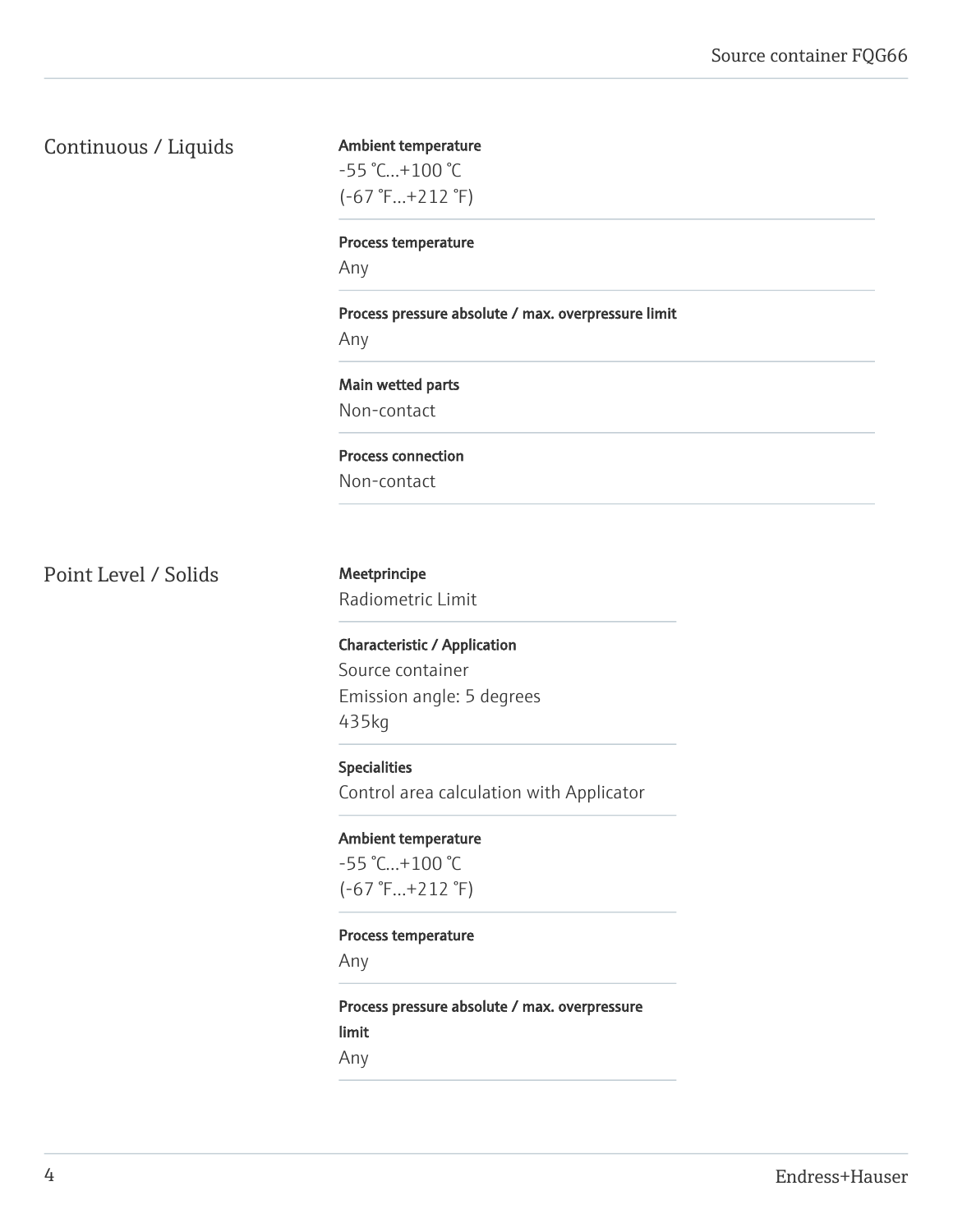Point Level / Solids

Main wetted parts

Non- contact

Process connection Non- contact

Process connection hygienic Non- contact

Point Level / Liquids Meetprincipe

Radiometric Limit

Characteristic / Application Source container Emission angle: 5 degrees Approximately 435 kg

Specialities Control area calculation with Applicator

Ambient temperature  $-55$  °C  $...+100$  °C (-67 °F ...+212 °F)

Process temperature

Any

Process pressure absolute / max. overpressure limit Any

Main wetted parts Non- contact

Process connection Non- contact